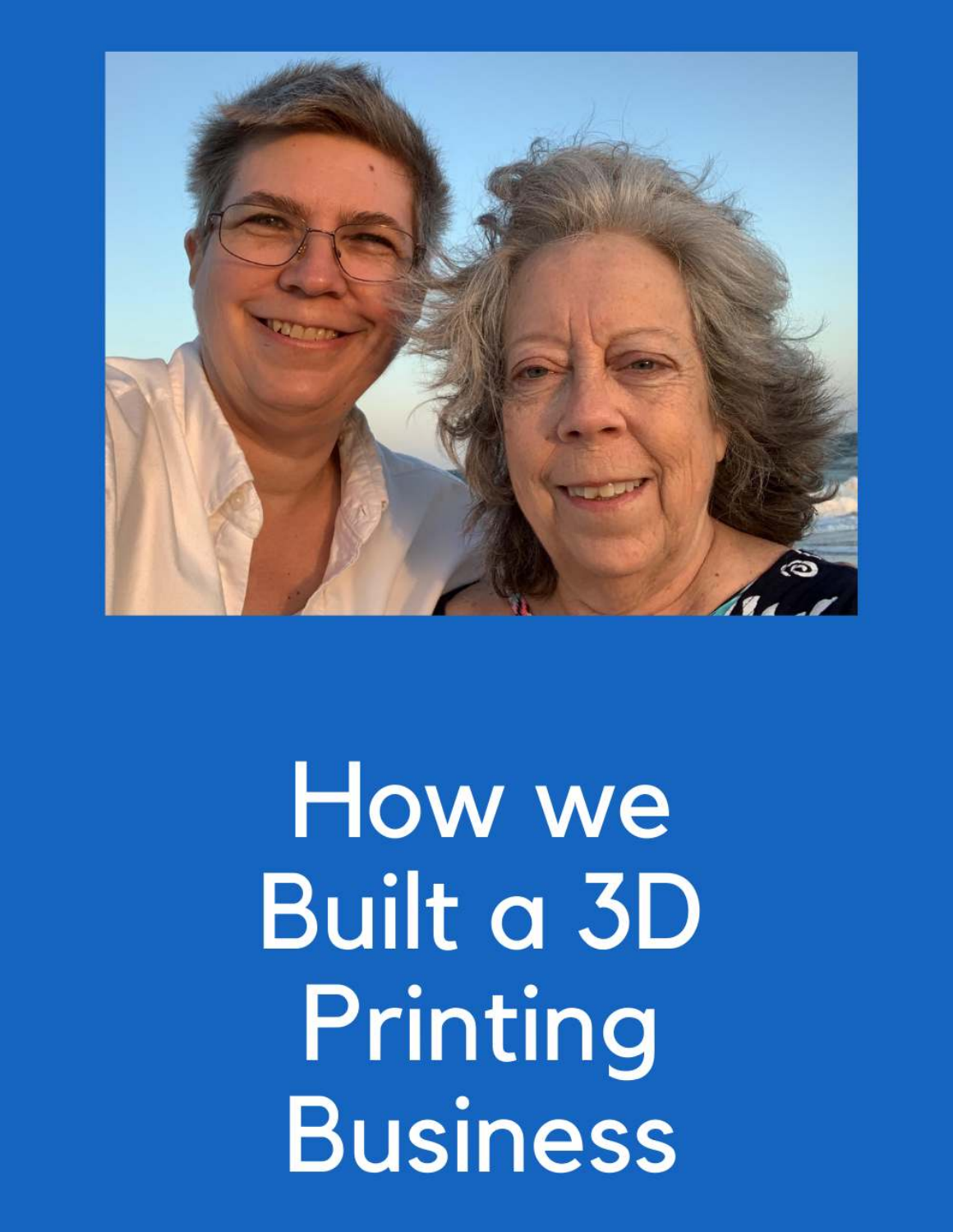#### by Carolyn Edlund

Two creative entrepreneurs, Sherri and Yolanda Johnson-Hayes, developed a niche market and scaled their 3D printing studio business.



Yolanda Johnson-Hayes working her booth at a model train show.

Sherri and Yolanda Johnson-Hayes run CatzPaw Innovations LLC[,](https://catzpawstore.myshopify.com/) a small business that designs and produces a variety of 3D printed miniatures made to scale. Initially intrigued with the process back in the early 2000's when printers were new and prices extremely high, the couple waited until desktop 3D printers were available and affordable before making a purchase. Their printer languished somewhat as a novelty until they found a way to put it to practical use.

At the time, they operated a portable slot car track, setting up at car shows and renting it for birthday parties, fundraisers and other occasions. They wanted to add landscaping and scenery details around the track to make it more exciting and realistic looking, but were unable to find what they needed at scale. The solution? They found they could create these items for their track layout using CAD (computer aided design) software and their 3D printer.

Realizing they could leverage their designs, they decided to print multiples and a stint as eBay sellers followed. Surprisingly, the eBay buyers regularly engaged in bidding wars. They recognized a need in the marketplace, and had the means to design and produce what customers wanted.

We recently spoke about this journey and how they developed multiple streams of income and repeat customers.

[How We Built a 3D Printing Business](https://www.artsyshark.com/2021/09/29/how-we-built-a-3d-printing-business/)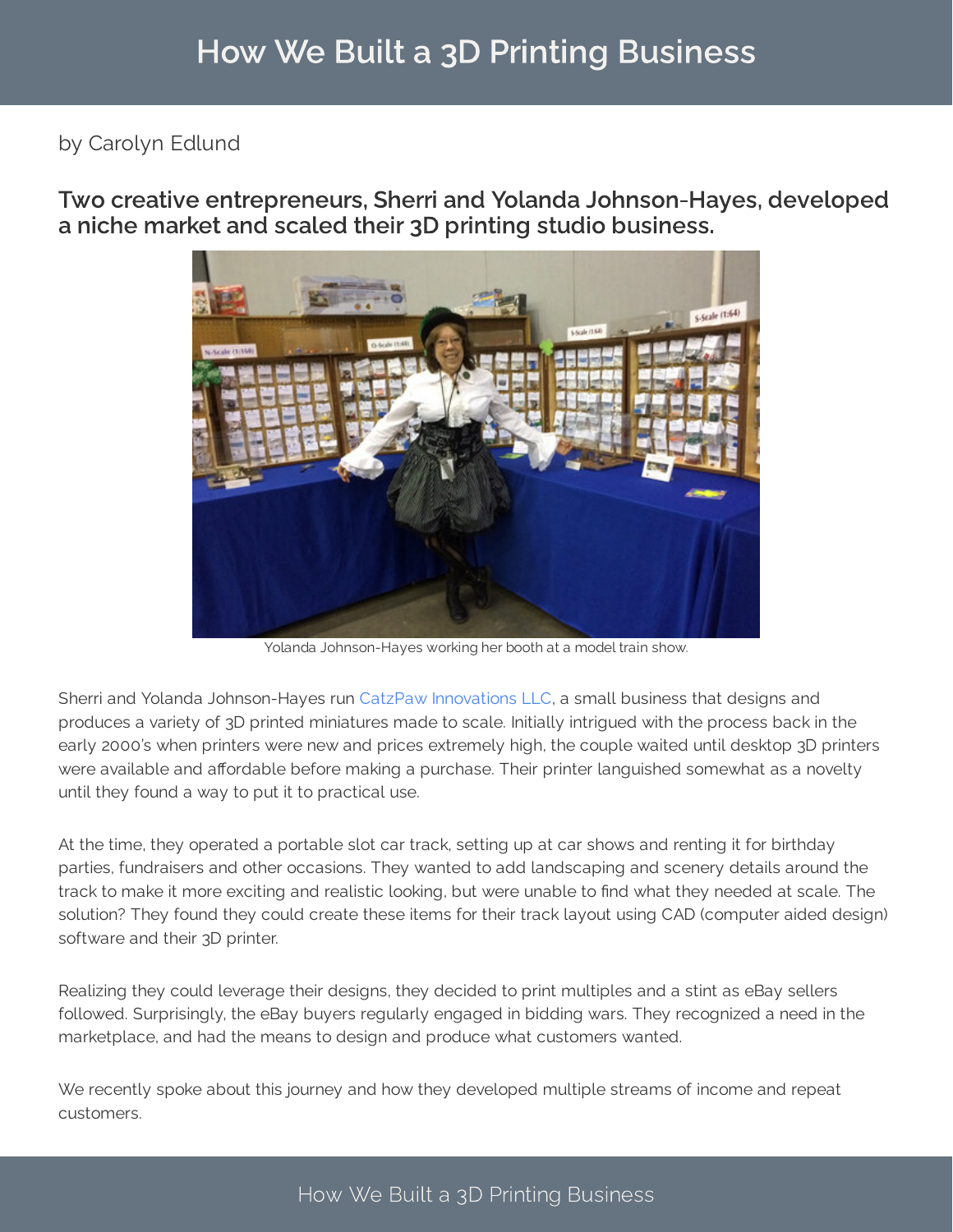# AS: What triggered your entry into the larger marketplace?

SJ: We were contacted by the local chapter of the National Association of Model Railroaders. They asked us to be a vendor at their annual model train show. Actually, they were begging us to be a vendor!

During that first show a gentleman walked past our table several times, looking for specific items in HO-Scale. He could not find them anywhere. We were only selling S-Scale at the time. Yolanda, our sales maven, told him without hesitation that of course we could make whatever he wanted.

We have Mr. Jimmy Bradley to thank for expanding our products into HO-Scale. He gave us the confidence and the first big orders to get our business truly off the ground. When we started his project, we were to make around 50 items. By the end of the project, we had created over 450 pieces. You can find CatzPaw's figures, animals, tombstones, and variety of other pieces on permanent display as part of the Historic Diorama located at the Welcome Center in Cuthbert, Georgia.



3D printed elements on display in the Cuthbert, GA Historical Diorama

## AS: How did you develop niche markets?

Initially, we thought our audience was folks who build slot car layouts, since this was our start in printing scale items. However, our target market turned to the model railroad community. Then the farm toy community joined in.

Our niche market is actually a combination of smaller niche markets, all of which are in search of scale model replicas of real-life objects. Our products can be found on model railroad layouts, farm toy displays, slot car tracks, die-cast displays, historic dioramas, stand-alone displays, figures memorializing a person, wedding displays, and cake toppers.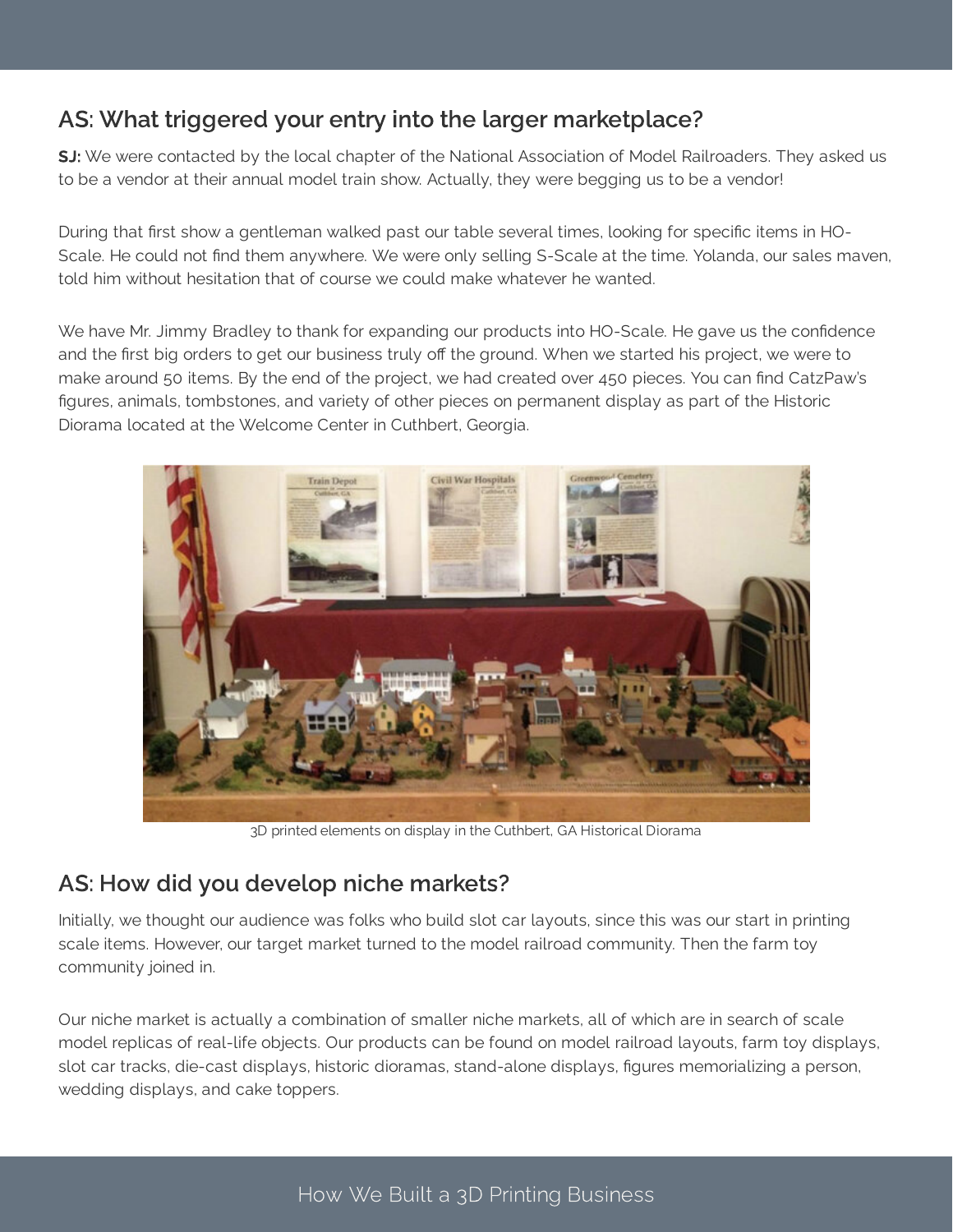In addition to scale replicas of items, we also design and 3D print replacement parts for pieces no longer available from the manufacturer. Most of these are created for model train repair shops and the farm toy stores.



CatzPaw serves several markets, including the farm toy niche.

### AS: What is your process for launching and promoting new lines?

We're always adding new items to our product catalog to keep our business fresh and growing. We send out new product announcements to magazines in our target markets. We also send regular email campaigns to customers on our subscriber list.

At first, we paid for advertising in multiple magazines per market. After tracking the numbers and finding where customers were coming, we cut back to advertising in just one magazine. There was no need to spend those dollars when most magazines print new product announcements free of charge. Reviews have also appeared in magazines, from both editors who were gifted our products and customers who submitted them.

#### [How We Built a 3D Printing Business](https://www.artsyshark.com/2021/09/29/how-we-built-a-3d-printing-business/)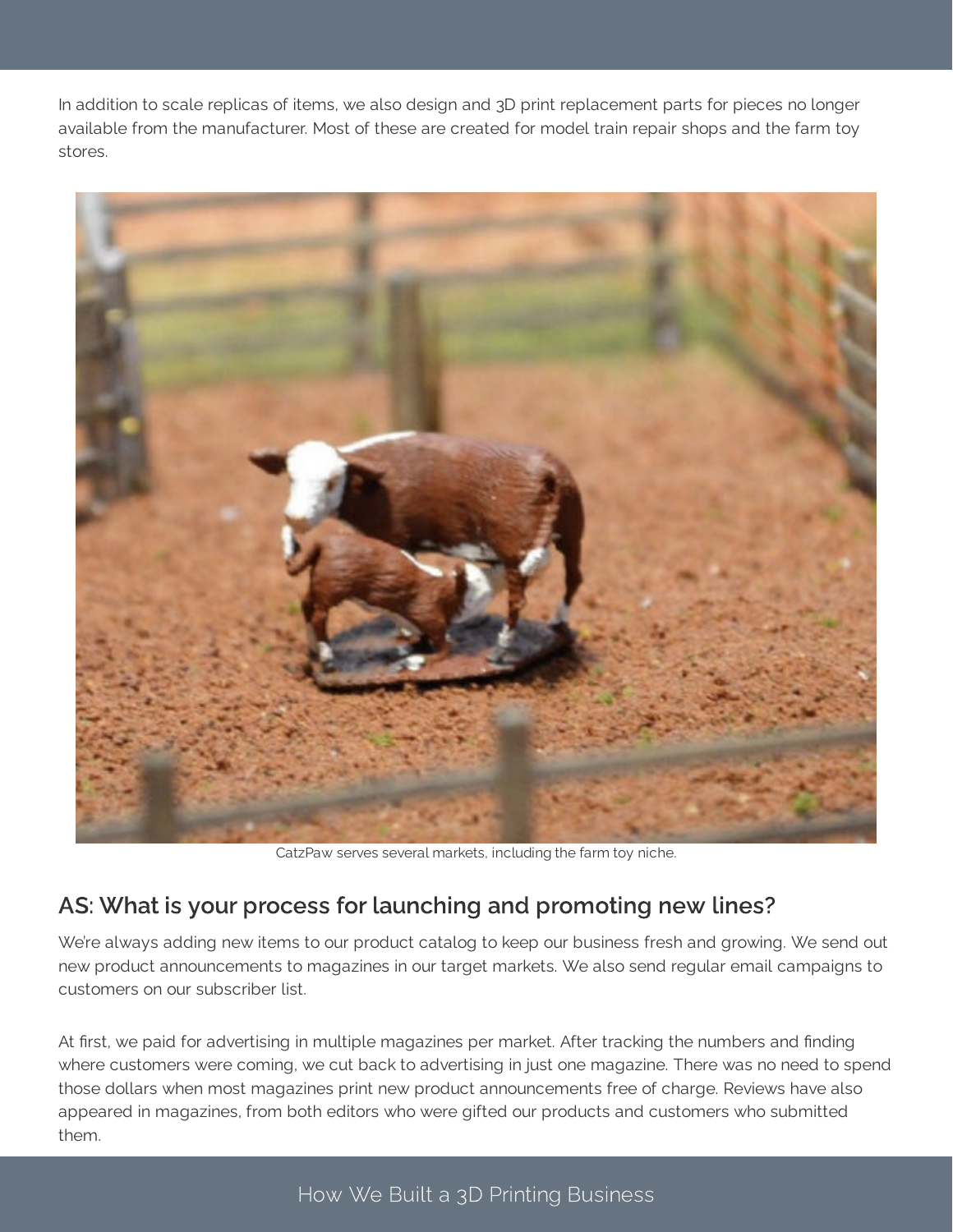

Still scene layout of 3D items

We joined organizations that support the model train community: National Association of Model Railroaders (NMRA) and the National Association of S Gaugers (NASG). Both have websites that list our products and both sponsor train shows that we attend. Most model train shows offer door prizes, so we provide items to be given away. The NMRA Piedmont Division raffles off a complete model train layout each year which we provide items to complement the layout. We also give 3D printing clinics and presentations.

The NMRA Partnership Program provides member discounts on purchases from participating vendors, and we participate. We provide the same discount for members of the NASG as well as first responders and those who have served in the military.

We've partnered with other creators to provide complementary models for their products and cross-promote to various markets. For example, SZenery Scale Models specializes in the design and production of scale motorcycles, but has no interest in creating figures for them. This is where we come in; we create the motorcycle riders for the bikes.

Our pages on Facebook and Twitter and our YouTube channel announce new products, share ideas and receive feedback. We've joined Facebook groups relevant to our target markets and respond people looking for items to add to their layouts and dioramas.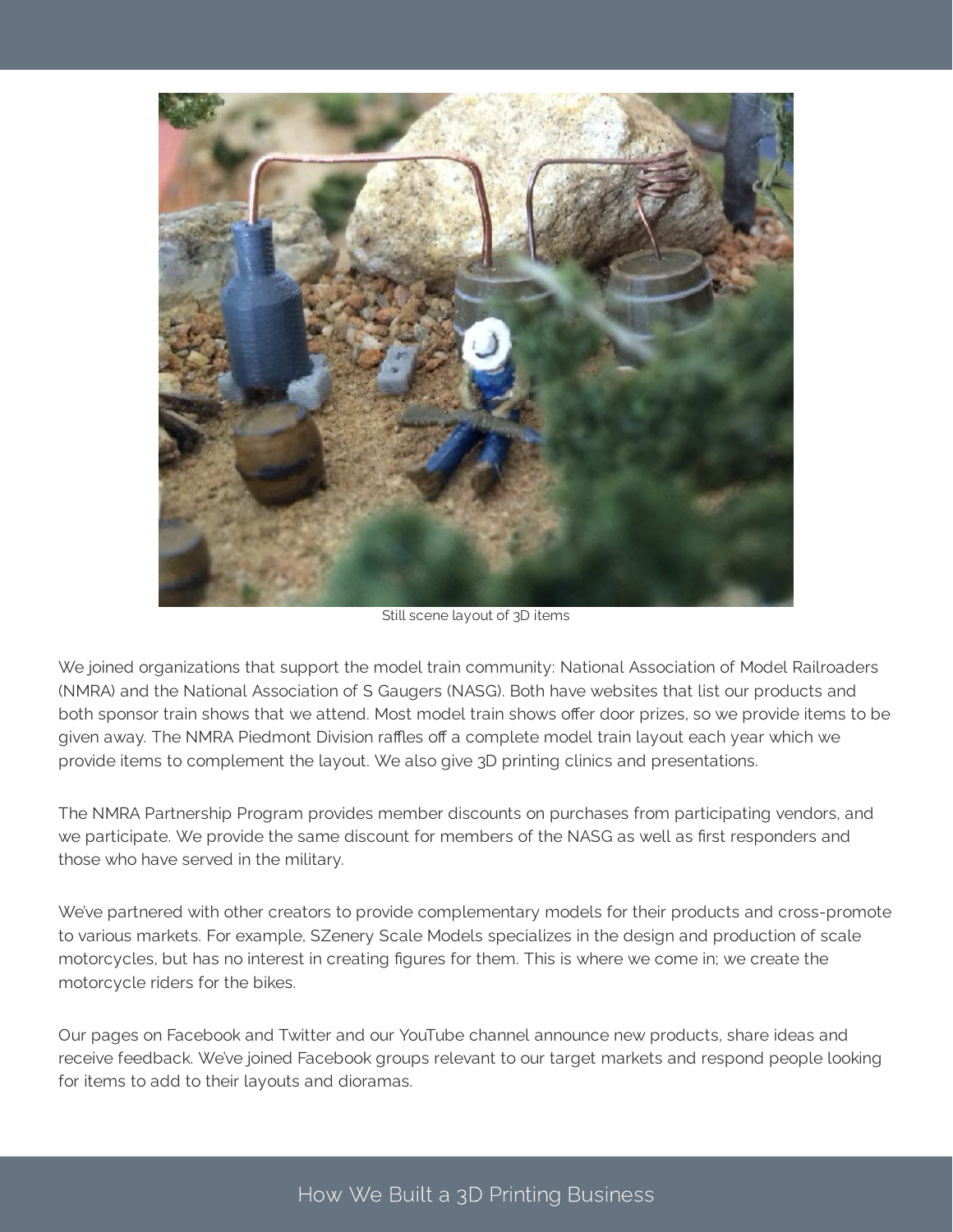

Custom 3D printed figures and buildings in a Christmas layout

## AS: How are you selling your products?

The majority of our sales are directly to customers though our online store. However, we also take orders over the phone and via mail. On request, we will provide printed catalogs and order forms.

We have several resellers in the model train and farm toy markets. Another reseller holds exclusive rights to sell our products on eBay. We found that keeping up with eBay listings and a separate online store was just too much. Most customers want to buy direct from our website versus going through the eBay process.

We also set up and sell products at local model train shows. Typically, there are three to four shows a year in the Atlanta area, but with COVID there have been no shows during the past year and a half.

In addition, we have some models listed on Shapeways, a 3D printing service and curator. Customers can go to our Shapeways shop and select models to have printed and shipped to them directly. Once a month we receive a sales commission check.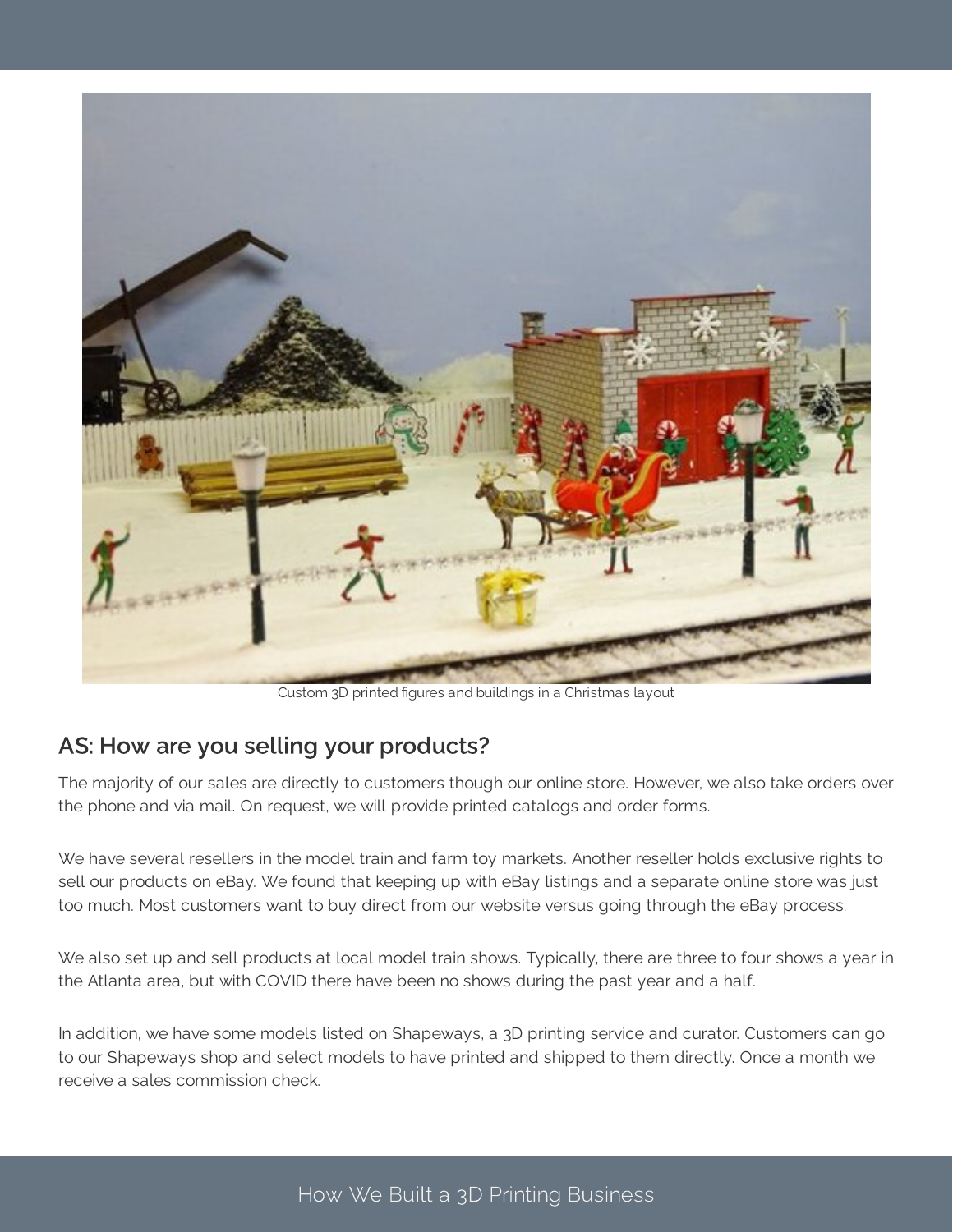

Aliens and other supernatural beings are bestsellers for CatzPaw

### AS: Do you do any commission work?

Yes. Our first big project was a commission for the Cuthbert Historical Diorama created by Mr. Jimmy Bradley. It started out small and ended large. We created hundreds of Civil Era figures, carriages, and scenery details.

We've created several cryptids (Mothman, Chupacabra, Big Foot, Abominable Snowman, Classic Alien, Creepy Alien). These were fun projects with a lot of room for creativity. We also produced figures to be used with the Polar Lights Jupiter 2 spaceship.

In addition to commissioned figures, we have also designed and 3D printed a 1950's bus, a Russell Winged Snow Plow, and turn-of-the century buildings. Our latest project included figures and scenery details that will go on display in an Arizona Museum. Most commissioned items are added to our product catalog and can be purchased by others in addition to the initial customer.